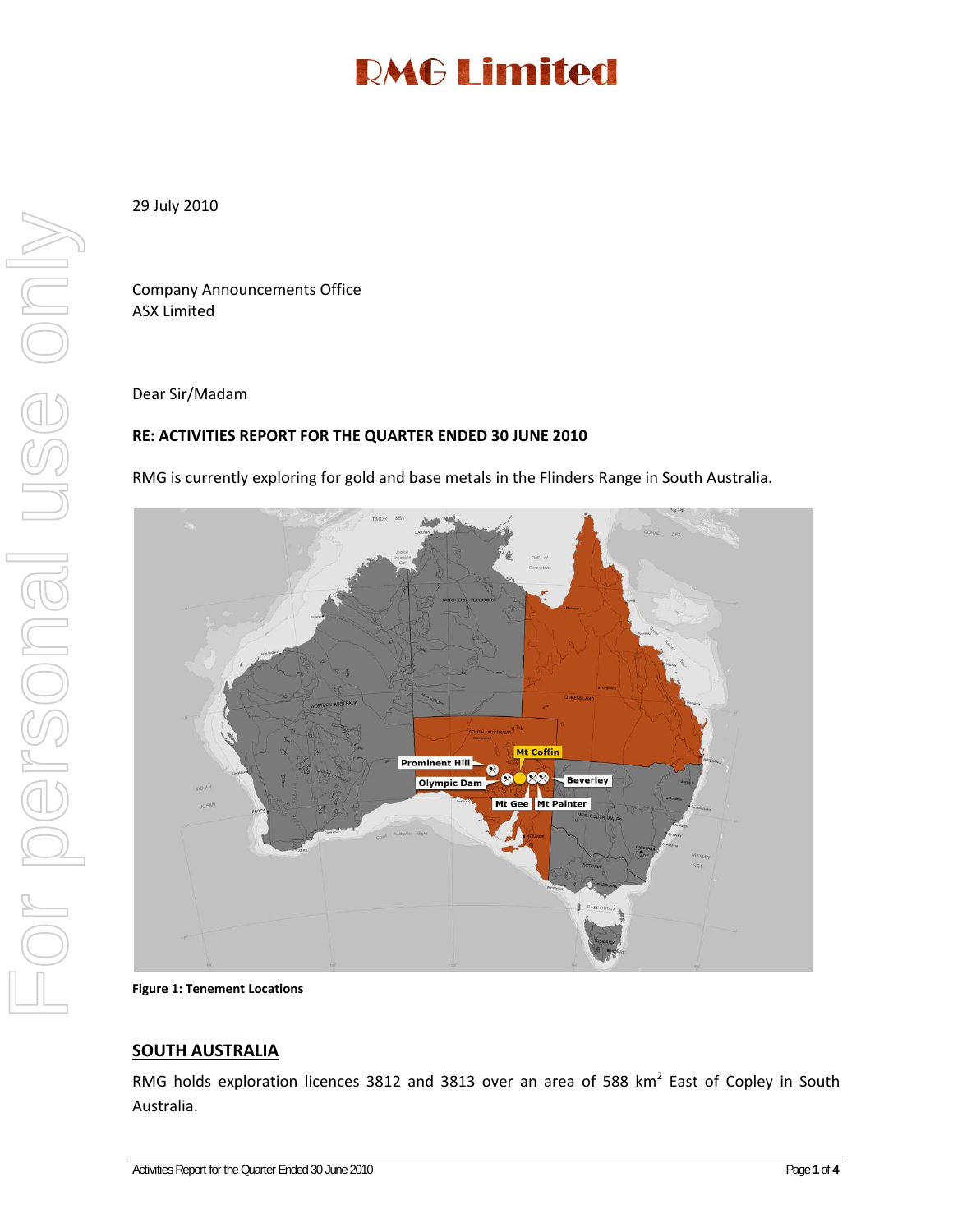#### **EL 3812: 100% Mt Coffin**

Work continues on compiling all existing historical and new data to allow a detailed analysis of the distribution and controls on mineralization. Previous exploration and indications from new work provide sufficient evidence that warrants this detailed analysis.



**Figure 2: Historic workings and the Mt Coffin Diapir**

Historically, significant work was carried out by the South Australian Dept of Mines and by Southern Cross Exploration between 1965 and 1972. Exploration focussed on copper mineralisation outside the diapir despite evidence suggesting the diapiric sediments contain widespread disseminated copper mineralisation.

The Mines Department believed the mineralisation to be epigenetic (hydrothermal induced),hosted within the diapir as disseminated copper sulphides in blocks of dolomitic marble, and outside of the diapir as secondary mineralization as seen in the historic copper workings. The diapir contains rafts of dolomitic marble 1,685 metres in length hosting significant concentrations of copper sulphide minerals. There are also indications the hydrothermal system may also contain gold.

Recent work has shown very high levels of antimony. Antimony is very unusual in an apparently copper dominated mineralised system, and it raises the possibility that there are other elements at greater depths. Antimony is generally regarded as a pathfinder element for gold and it is noteworthy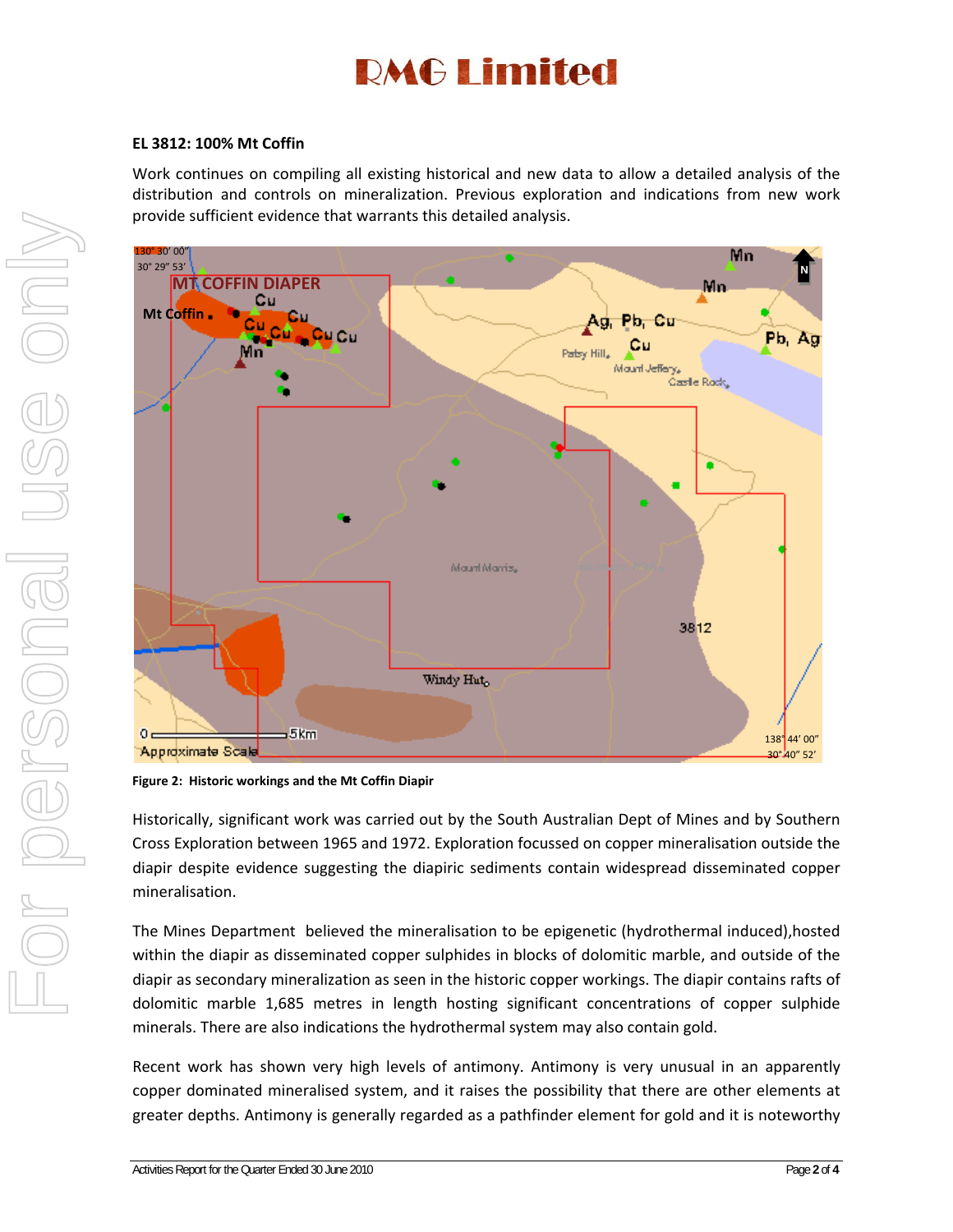that alluvial gold was found near the Mt Coffin mines with the largest nugget weighing more than 20 grams.

The compilation and analysis of all pertinent data will facilitate the planning of a suitable exploration program targeting diapir‐related mineralisation. This work is expected to be completed during the September 2010 quarter.

#### **EL 3813: 100% Wearing Gorge**

A stream sediment sampling program was carried out last quarter and the results are pending.



**Figure 3: Typical stream at Wearing Gorge**



**Figure 4: Sampling at Wearing Gorge**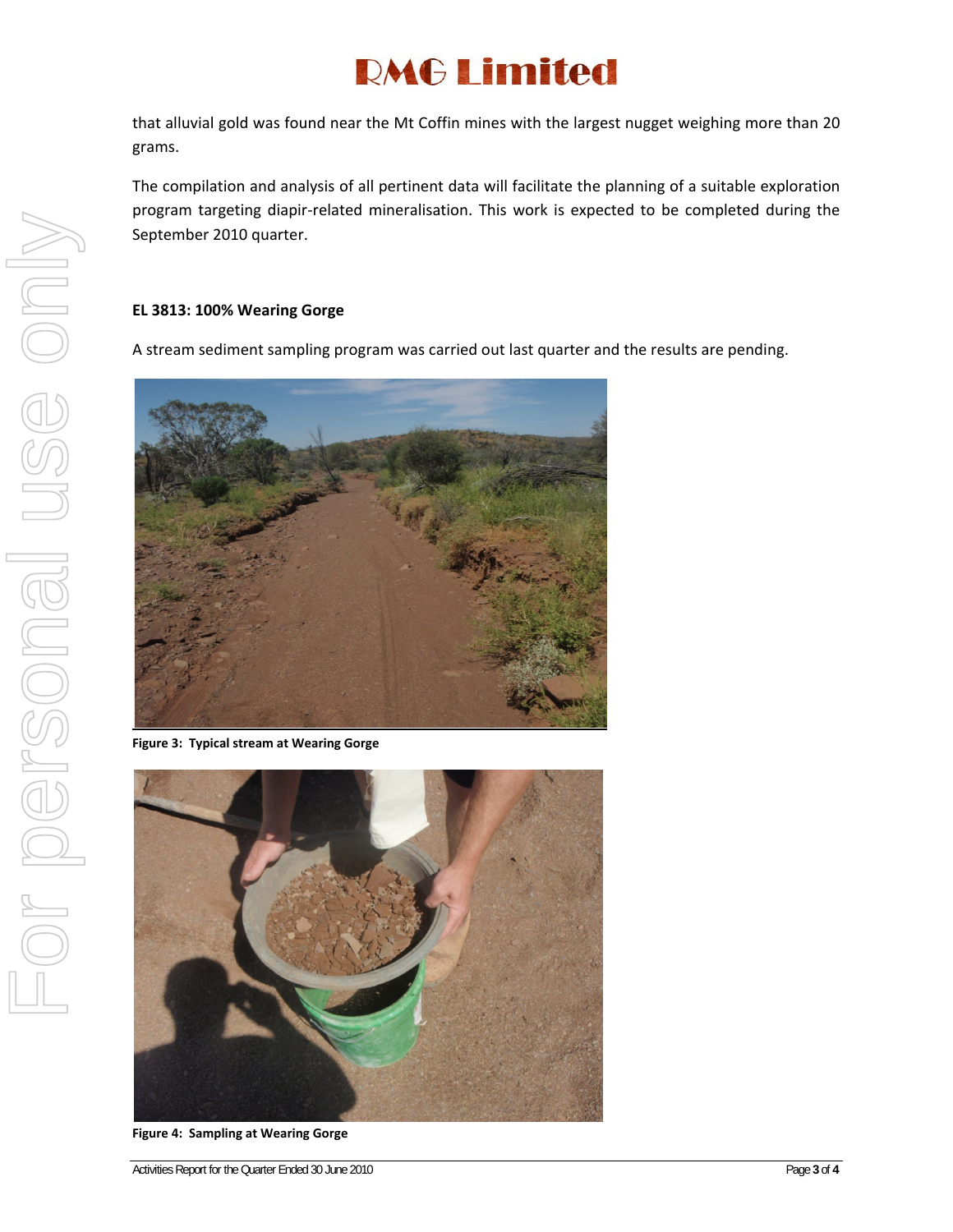Current exploration at Wearing Gorge is focusing on a north trending zone of historic copper workings and occurrences that extend for a distance of approximately 11km.

Native title heritage clearance is planned with a RAB drilling program to follow.

#### **NEW PROJECTS**

The Directors have spent considerable time reviewing projects in Australia and overseas and are continuing to explore all valid opportunities including joint ventures and farmins.

John Risinger

Managing Director (08) 9467 2049

#### *Competent Persons Statement*

*The information in this report which relates to Exploration Results, Mineral Resources or Ore Reserves is based on information compiled by Mr Allen Maynard, who is a Member of the Australian Institute of Geosciences ("AIG" ), a Corporate Member of the Australasian Institute of Mining & Metallurgy ("AusIMM") and independent consultant to the Company. Mr Maynard is the principal of Al Maynard & Associates Pty Ltd and has over 30 years of exploration and mining experience in a variety of mineral deposit styles. Mr Maynard has sufficient experience which is relevant to the style of mineralisation and type of deposit under consideration and to the activity which he is undertaking to qualify as a Competent Person as defined in the 2004 Edition of the "Australasian Code for reporting of Exploration Results, Mineral Resources and Ore Reserves". Mr Maynard consents to inclusion in the report of the matters based on this information in the form and context in which it appears.*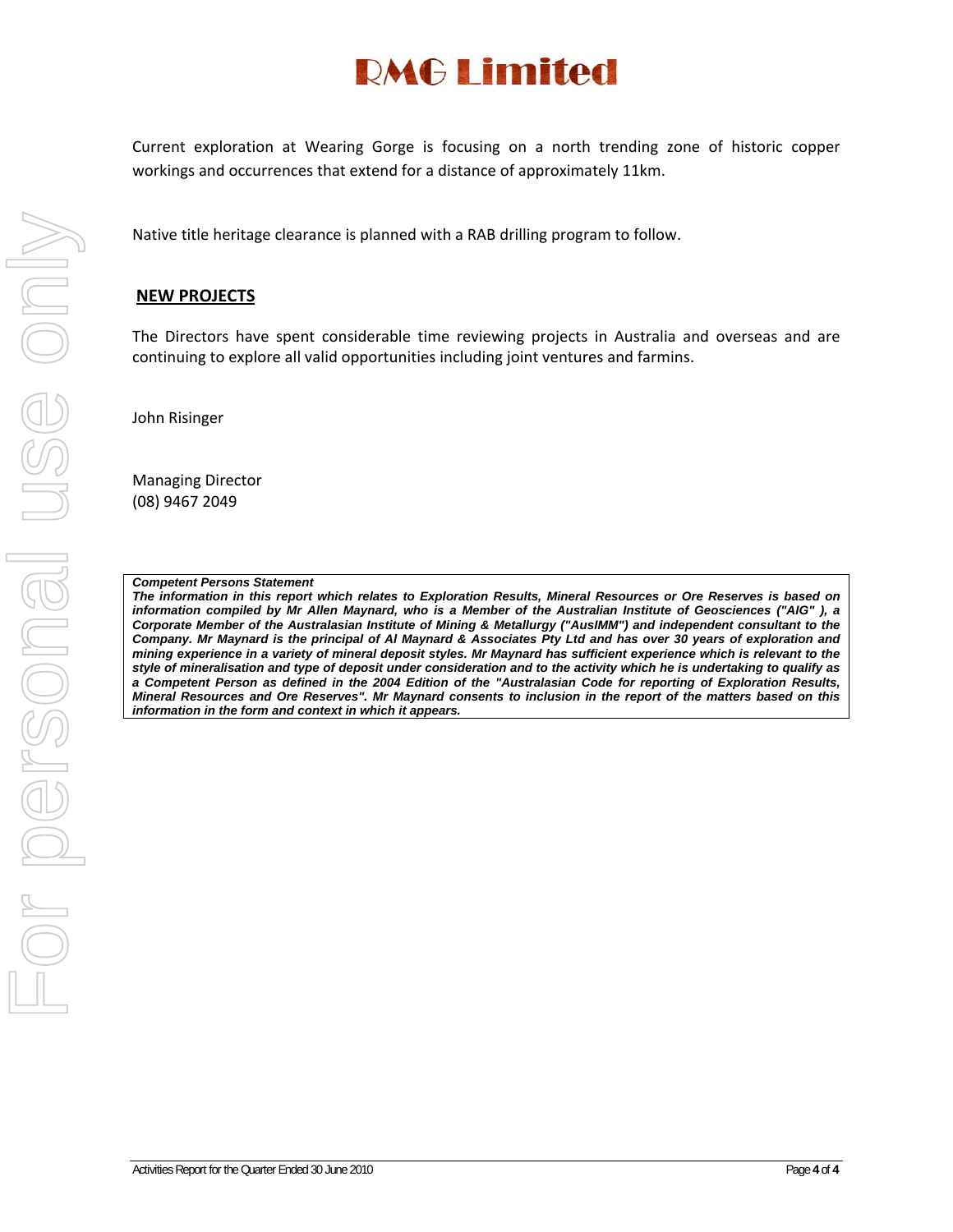*Rule 5.3* 

# **Appendix 5B**

**Mining exploration entity quarterly report** 

|            | <b>RMG LIMITED</b>                                                                                                                        |                                   |                                                  |
|------------|-------------------------------------------------------------------------------------------------------------------------------------------|-----------------------------------|--------------------------------------------------|
| <b>ABN</b> |                                                                                                                                           | Quarter ended ("current quarter") |                                                  |
|            | 51 065 832 377                                                                                                                            |                                   | 30 JUNE 2010                                     |
|            | <b>Consolidated statement of cash flows</b>                                                                                               |                                   |                                                  |
|            | Cash flows related to operating activities                                                                                                | Current quarter<br>\$A'000        | Year to date<br>$(12 \text{ months})$<br>\$A'000 |
| 1.1        | Receipts from product sales and related<br>debtors                                                                                        | 1                                 | 5                                                |
| 1.2        | Payments for (a) exploration & evaluation<br>(b) development                                                                              | (45)                              | (156)                                            |
|            | (c) production<br>(d) administration                                                                                                      | (42)                              | (382)                                            |
| 1.3<br>1.4 | Dividends received<br>Interest and other items of a similar nature<br>received                                                            | 27                                | 68                                               |
| 1.5<br>1.6 | Interest and other costs of finance paid                                                                                                  |                                   |                                                  |
| 1.7        | Income taxes paid<br>Other - exploration permit recoveries upon<br>relinquishment)                                                        |                                   | 39                                               |
|            | <b>Net Operating Cash Flows</b>                                                                                                           | (59)                              | (426)                                            |
| 1.8        | Cash flows related to investing activities<br>Payment for purchases of: (a) prospects<br>(b) equity investments<br>(c) other fixed assets |                                   |                                                  |
| 1.9        | Proceeds from sale of:<br>(a) prospects<br>(b) equity investments<br>(c) other fixed assets                                               |                                   |                                                  |
| 1.10       | Loans to other entities                                                                                                                   |                                   |                                                  |
| 1.11       | Loans repaid by other entities                                                                                                            |                                   |                                                  |
| 1.12       | Other (provide details if material)                                                                                                       |                                   |                                                  |
| 1.13       | Net investing cash flows<br>Total operating and investing cash flows                                                                      |                                   |                                                  |
|            | (carried forward)                                                                                                                         | (59)                              | (426)                                            |

<sup>+</sup> See chapter 19 for defined terms.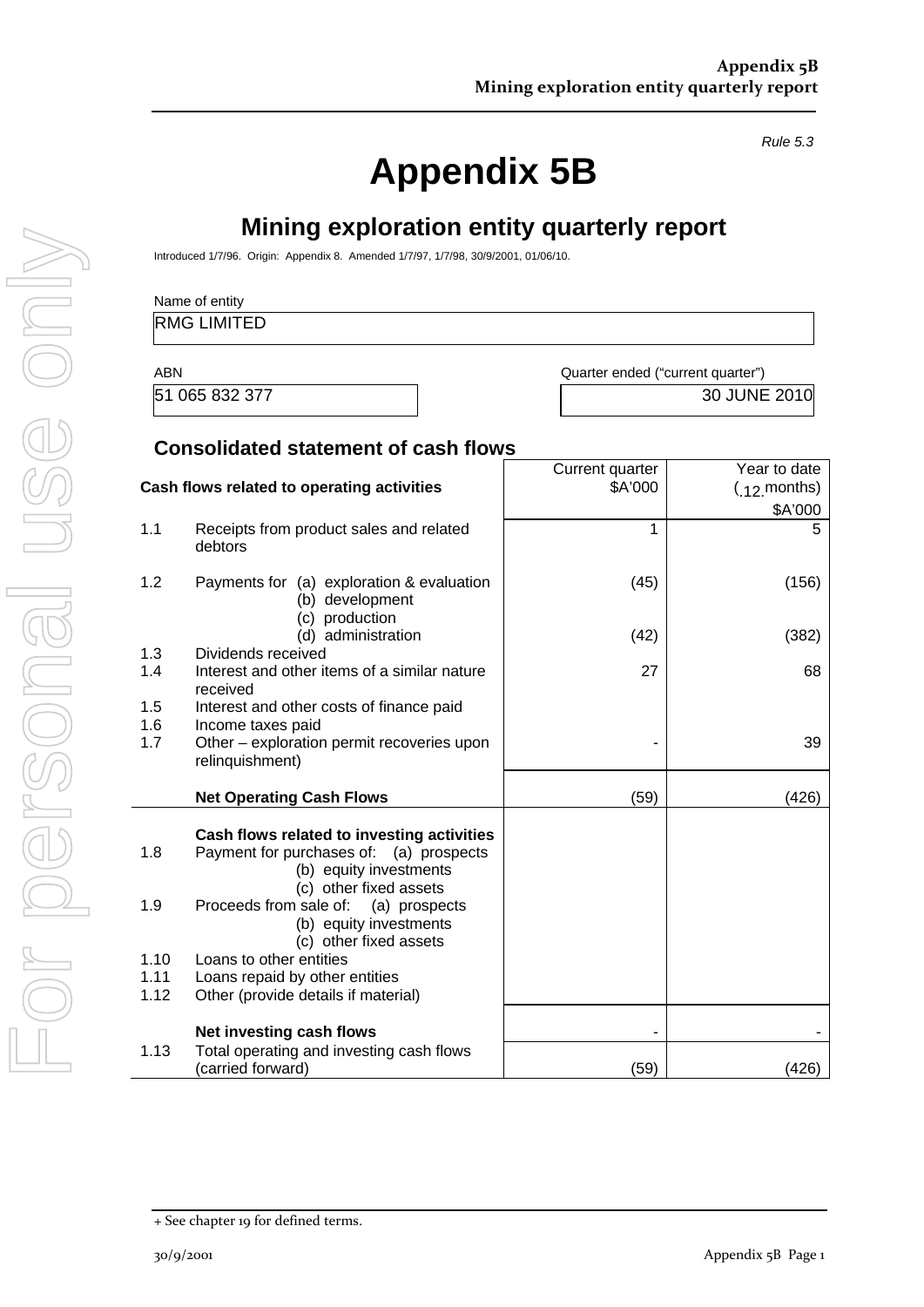#### **Appendix 5B Mining exploration entity quarterly report**

| 1.13                                         | Total operating and investing cash flows<br>(brought forward)                                                                                                                                                                                            | (59)  | 426)  |
|----------------------------------------------|----------------------------------------------------------------------------------------------------------------------------------------------------------------------------------------------------------------------------------------------------------|-------|-------|
| 1.14<br>1.15<br>1.16<br>1.17<br>1.18<br>1.19 | Cash flows related to financing activities<br>Proceeds from issues of shares, options,<br>etc.<br>Proceeds from sale of forfeited shares<br>Proceeds from borrowings<br>Repayment of borrowings<br>Dividends paid<br>Other (provide details if material) |       |       |
|                                              | Net financing cash flows                                                                                                                                                                                                                                 |       |       |
|                                              | Net increase (decrease) in cash held                                                                                                                                                                                                                     | (59)  | (426) |
| 1.20<br>1.21                                 | Cash at beginning of quarter/year to date<br>Exchange rate adjustments to item 1.20                                                                                                                                                                      | 1,335 | 1,702 |
| 1.22                                         | Cash at end of quarter                                                                                                                                                                                                                                   | 1,276 | 1.276 |

### **Payments to directors of the entity and associates of the directors Payments to related entities of the entity and associates of the related entities**

|      |                                                                  | Current quarter<br>\$A'000 |
|------|------------------------------------------------------------------|----------------------------|
| 1.23 | Aggregate amount of payments to the parties included in item 1.2 | 39                         |
| 1.24 | Aggregate amount of loans to the parties included in item 1.10   |                            |
|      |                                                                  |                            |

1.25 Explanation necessary for an understanding of the transactions Remuneration paid to director for exploration company \$30,000. Director's fees paid \$9,000.

## **Non-cash financing and investing activities**

- 2.1 Details of financing and investing transactions which have had a material effect on consolidated assets and liabilities but did not involve cash flows
- 2.2 Details of outlays made by other entities to establish or increase their share in projects in which the reporting entity has an interest

### **Financing facilities available**

*Add notes as necessary for an understanding of the position.* 

<sup>+</sup> See chapter 19 for defined terms.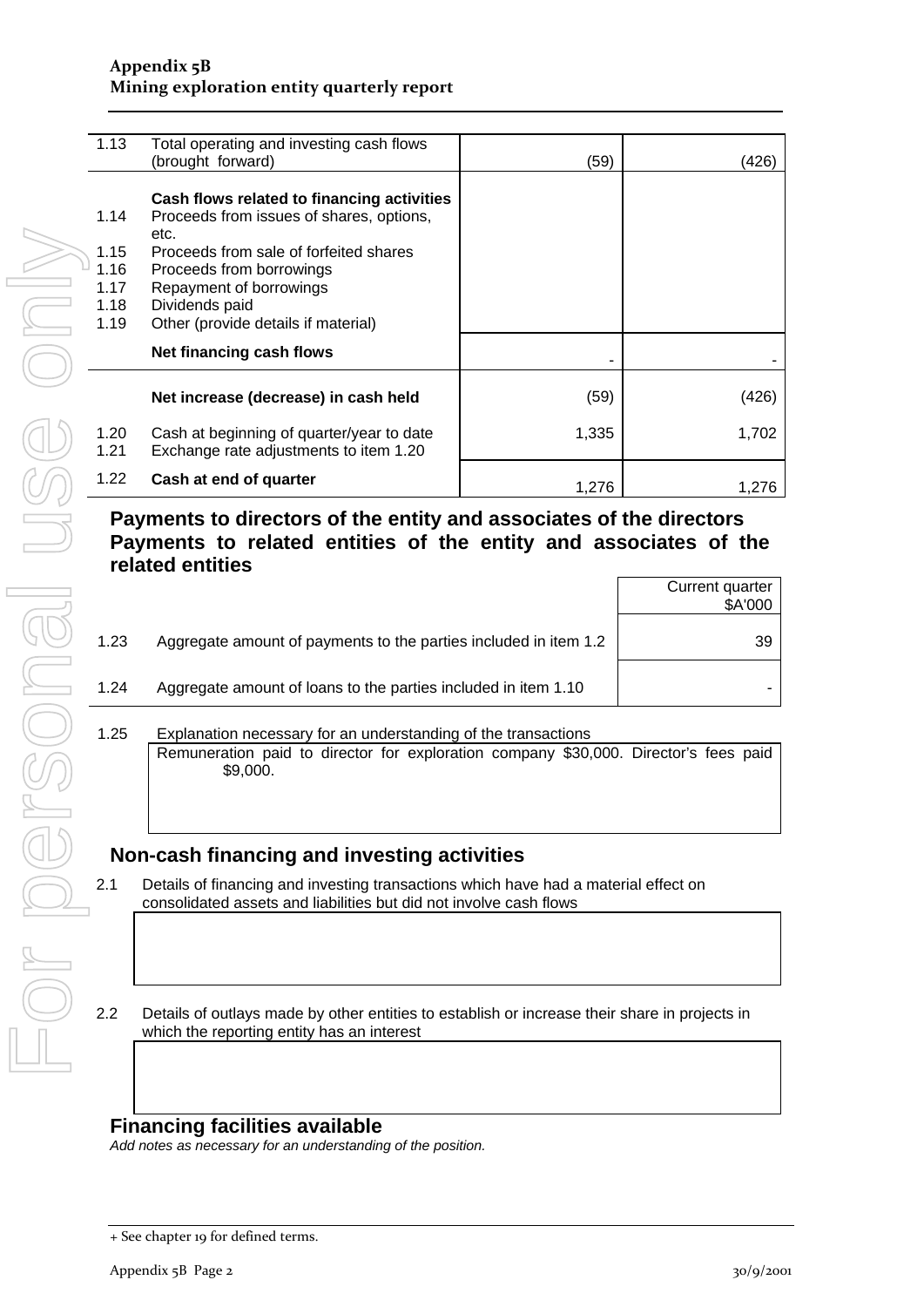|                                    | Amount available<br>\$A'000 | Amount used<br>\$A'000 |
|------------------------------------|-----------------------------|------------------------|
| Loan facilities<br>3.1             | ۰                           |                        |
| Credit standby arrangements<br>3.2 | -                           |                        |

### **Estimated cash outflows for next quarter**

|     | <b>Total</b>               | 95      |
|-----|----------------------------|---------|
| 4.4 | Administration             | 45      |
| 4.3 | Production                 |         |
| 4.2 | Development                |         |
| 4.1 | Exploration and evaluation | 50      |
|     |                            | \$A'000 |

# **Reconciliation of cash**

| follows. | Reconciliation of cash at the end of the quarter<br>(as shown in the consolidated statement of cash<br>flows) to the related items in the accounts is as | Current quarter<br>\$A'000 | Previous quarter<br>\$A'000 |
|----------|----------------------------------------------------------------------------------------------------------------------------------------------------------|----------------------------|-----------------------------|
| 5.1      | Cash on hand and at bank                                                                                                                                 | 176                        | 235                         |
| 5.2      | Deposits at call                                                                                                                                         | 1,100                      | 1,100                       |
| 5.3      | Bank overdraft                                                                                                                                           |                            |                             |
| 5.4      | Other (provide details)                                                                                                                                  |                            |                             |
|          | Total: cash at end of quarter (item 1.22)                                                                                                                | 1.276                      | 1.335                       |

## **Changes in interests in mining tenements**

|     |                                                                        | <b>Tenement</b><br>reference | Nature of interest<br>(note (2)) | Interest at<br>beginning<br>of quarter | Interest at<br>end of<br>quarter |
|-----|------------------------------------------------------------------------|------------------------------|----------------------------------|----------------------------------------|----------------------------------|
| 6.1 | Interests in mining<br>tenements<br>relinquished, reduced<br>or lapsed |                              |                                  |                                        |                                  |
| 6.2 | Interests in mining<br>tenements acquired or<br>increased              |                              |                                  |                                        |                                  |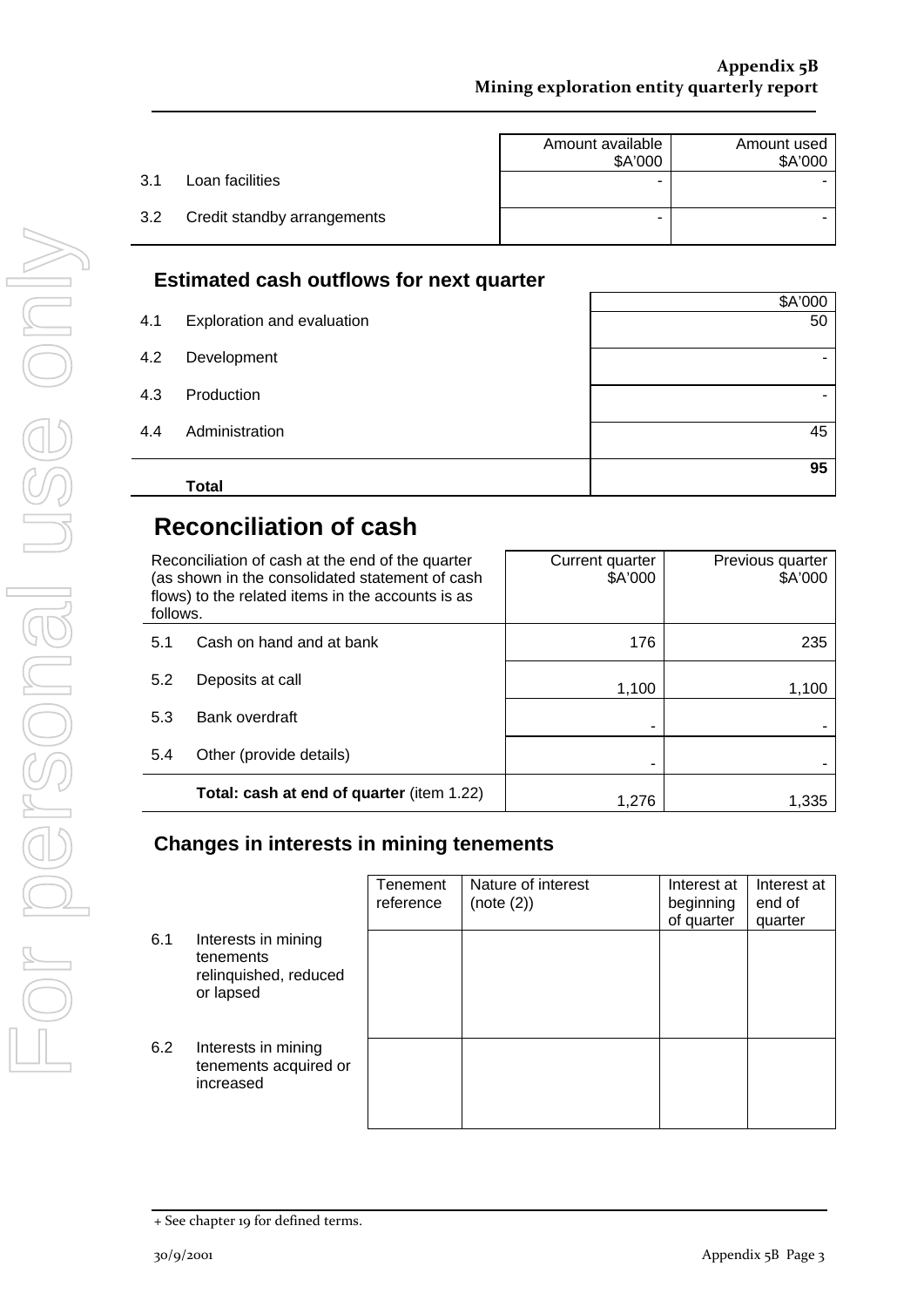### **Issued and quoted securities at end of current quarter**

*Description includes rate of interest and any redemption or conversion rights together with prices and dates.* 

|      |                                                                                                                                 | Total number | Number quoted | Issue price per<br>security (see<br>note 3) (cents) | Amount paid up<br>per security (see<br>note 3) (cents) |
|------|---------------------------------------------------------------------------------------------------------------------------------|--------------|---------------|-----------------------------------------------------|--------------------------------------------------------|
| 7.1  | <b>Preference</b><br>*securities<br>(description)                                                                               |              |               |                                                     |                                                        |
| 7.2  | Changes<br>during quarter<br>(a) Increases<br>through issues<br>(b) Decreases<br>through returns<br>of capital, buy-<br>backs,  |              |               |                                                     |                                                        |
| 7.3  | redemptions                                                                                                                     |              |               |                                                     |                                                        |
|      | +Ordinary<br>securities                                                                                                         | 512,257,365  | 512,257,365   |                                                     |                                                        |
| 7.4  | Changes<br>during quarter<br>(a) Increases<br>through issues<br>(b) Decreases<br>through returns<br>of capital, buy-<br>backs   |              |               |                                                     |                                                        |
| 7.5  | +Convertible<br>debt<br>securities<br>(description)                                                                             |              |               |                                                     |                                                        |
| 7.6  | Changes<br>during quarter<br>(a) Increases<br>through issues<br>(b) Decreases<br>through<br>securities<br>matured,<br>converted |              |               |                                                     |                                                        |
| 7.7  | <b>Options</b>                                                                                                                  |              |               | Exercise price                                      | Expiry date                                            |
|      | (description<br>and conversion<br>factor)                                                                                       | 8,750,000    |               | 5.0 cents                                           | 30 June 2012                                           |
| 7.8  | Issued during<br>quarter                                                                                                        |              |               |                                                     |                                                        |
| 7.9  | Exercised<br>during quarter                                                                                                     |              |               |                                                     |                                                        |
| 7.10 | <b>Expired during</b><br>quarter                                                                                                | 8,750,000    |               | 2.5 cents                                           | 30 June 2010                                           |
| 7.11 | <b>Debentures</b><br>(totals only)                                                                                              |              |               |                                                     |                                                        |
| 7.12 | <b>Unsecured</b><br>notes (totals<br>only)                                                                                      |              |               |                                                     |                                                        |

<sup>+</sup> See chapter 19 for defined terms.